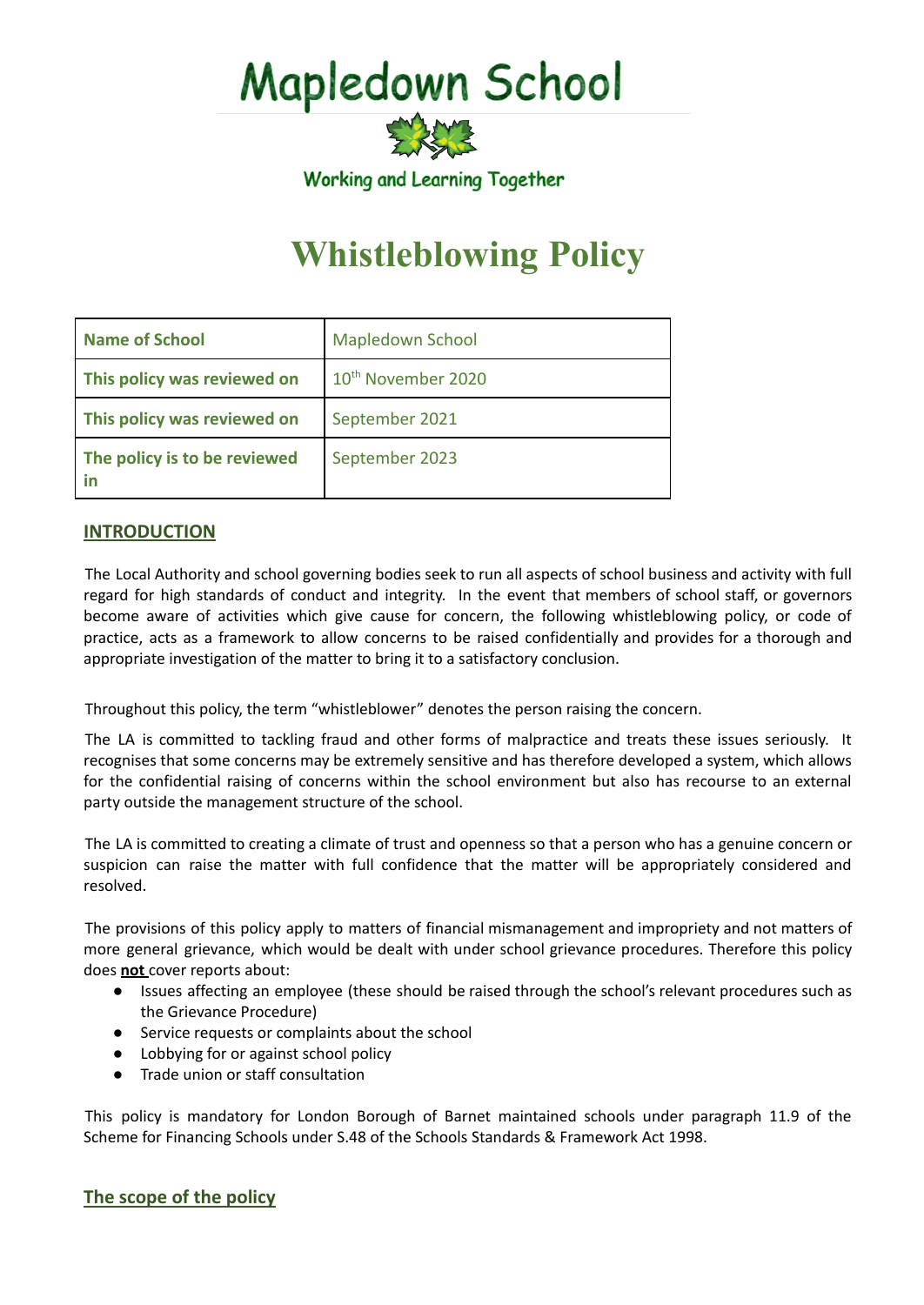This policy is applicable to the governors and employees of all schools maintained by the London Borough of Barnet. The type of activity or behaviour, which is dealt with under this policy includes:

- manipulation of accounting records and finances
- inappropriate use of school assets or funds
- decision-making for personal gain
- any criminal activity
- abuse of position
- fraud and deceit
- serious breaches of school procedures which may advantage a particular party (for example tampering with tender documentation, failure to register a personal interest)
- deliberate concealment of the above
- terrorist related activities

#### **What action should the Whistleblower take?**

The whistleblower is encouraged to raise the matter internally in the first instance to allow those school staff and governors in positions of responsibility and authority the opportunity to right the wrong and give an explanation for the behaviour or activity.

At school level there are two designated individuals to specifically deal with such matters and the whistleblower is invited to decide which of those individuals would be the most appropriate person to deal with the matter,

#### **Headteacher Chair of Governors**

The whistleblower may prefer to raise the matter in person, by telephone or in written form marked private and confidential and addressed to one of the above named individuals. All matters should be treated in strict confidence and anonymity respected wherever possible.

Alternatively if the whistleblower considers the matter too serious or sensitive to raise within the internal environment of the school, the matter should be directed to the **Council's Whistleblowing Officer**, who has powers to investigate all potential fraud or irregularity ([whistleblowing@barnet.gov.uk](mailto:whistleblowing@barnet.gov.uk) or 020 8359 6123). If the matter the whistleblower wishes to report does not fall within the remit of the whistleblowing policy, but concerns Fraud or the Safeguarding of a Child, Young Person or adult, they should report as directed below:

- Fraud: [www.barnet.gov.uk/anti-fraud](http://www.barnet.gov.uk/anti-fraud%20or%20020%208359%202007) or 020 8359 2007
- Children and Young people: MASH (Multi Agency Safeguarding Hub), 020 8359 4066 / 020 8359 2000
- Adults: 020 8359 5000 / [socialcaredirect@barnet.gov.uk](mailto:socialcaredirect@barnet.gov.uk)

# **Respecting Confidentiality**

Individuals reporting wrongdoing should note –

- Everything possible will be done to respect your confidentiality, if that this what you want. Sometimes, it is necessary to take a statement as part of the investigation and enforcement process. In that case the issues will be discussed with you beforehand.
- Completely anonymous reports carry much less weight. They will only be acted upon at the discretion of the Local Authority, having regard to the seriousness of the issues, the credibility of the report and the likelihood of obtaining confirmation elsewhere,
- The earlier you express concern the easier it is to take action,
- You will not be required to prove your allegation but you will be asked to give as much detail as possible. It is much better to do this in writing but as an alternative you can speak to someone at a meeting. LA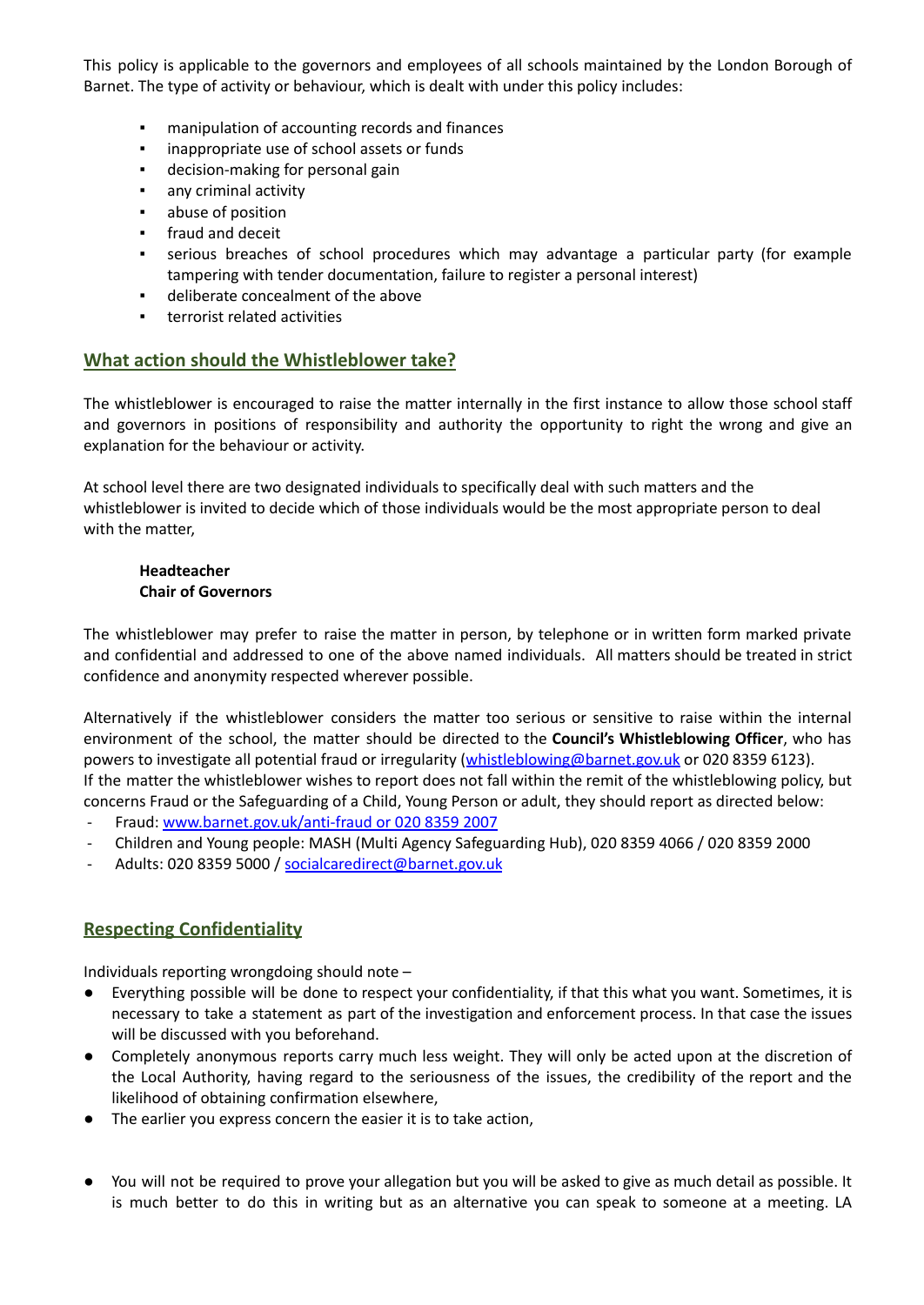officers will arrange for this process to be handled by someone outside the school. You can bring a trade union representative or a friend to a meeting if you wish.

#### **How will the matter be progressed?**

The individual(s) in receipt of the information or allegation (the investigating officer(s)) will carry out a preliminary investigation. This will seek to establish the facts of the matter and assess whether the concern has foundation and can be resolved internally. The initial assessment may identify the need to involve third parties to provide further information, advice or assistance, for example involvement of other members of school staff, LA legal, personnel or finance officers, or the police.

Records will be kept of work undertaken and actions taken throughout the investigation. The investigating officer(s), possibly in conjunction with the governing body, will consider how best to report the findings and what corrective action needs to be taken. This may include some form of disciplinary action or third party referral such as the police.

The whistleblower will be informed of the outcome of the investigation when the matter is completed unless this is not possible for legal reasons. Sometimes this can take a long time, especially if there is a long investigation or court proceedings are involved. Depending on the nature of the allegation and whether or not it has been substantiated, the matter will be reported to the governing body and the LA.

### **Protection from reprisal**

Anyone who makes a report in good faith will be protected from victimisation or reprisal. The Public Interest Disclosure Act 1998 gives statutory protection for employees who report in good faith on crime, illegality, or deliberate concealment of these. The protection covers reports to the employer or a regulating authority. The Act protects the employee from being subjected to discipline or dismissal or any other detriment from making the report.

If you are already the subject of disciplinary, capability or redundancy procedure they will not necessarily be halted as a result of your whistleblowing.

# **Raising unfounded malicious concerns**

Individuals are encouraged to come forward in good faith with genuine concerns with the knowledge they will be taken seriously. If individuals raise malicious unfounded concerns or attempt to make mischief, this will also be taken seriously and may constitute a disciplinary offence or require some other form of penalty appropriate to the circumstances.

#### **If you are not satisfied**

If you are not satisfied with the response to your whistleblowing report within your school you can contact the Chief Internal Auditor or Monitoring Officer. If you are not satisfied with the response from these officers who can contact the Chief Finance Officer or the Chief Executive, both of whom have personal responsibility for probity within the Local Authority.

The Local Authority hopes that you will be satisfied with the whistleblowing routes offered by this policy. But if you are not and you want to take the matter up outside the Council, you can contact your ward Councillor (if you live in the borough), the external auditor, the Department for Education, or the police, or take legal advice. If you do this make sure that you do not put yourself at legal risk by disclosing confidential information in circumstances where that is not allowed. Ask the person you contact about this.

# **Conclusion**